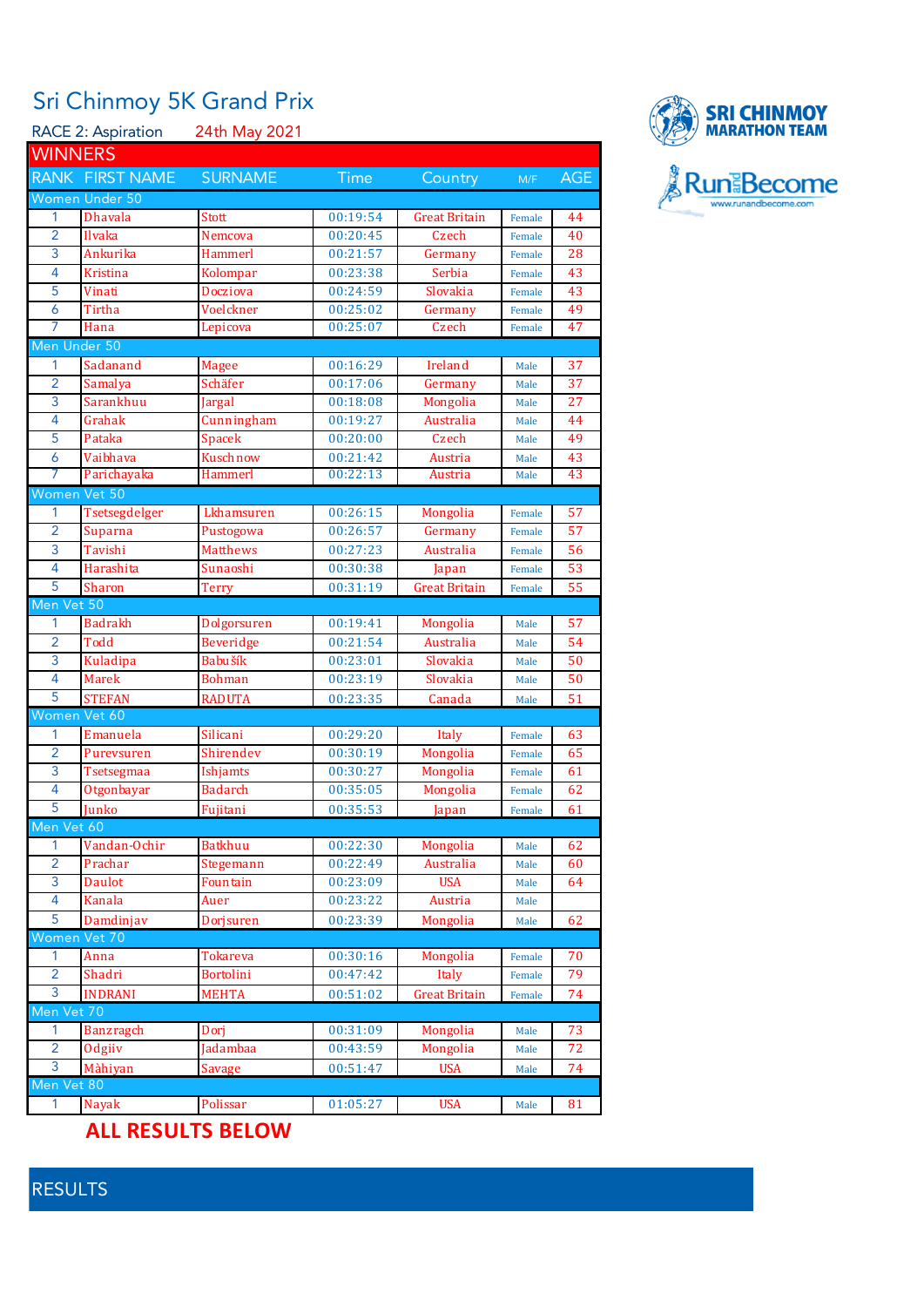RANK FIRST NAME SURNAME Time Country M/F AGE CATEGORY CAT. POS.

| $\mathbf{1}$            | Sadanand       | <b>Magee</b>     | 00:16:29 | Ireland              | Male   | 37 | M U/50      | $\mathbf{1}$        |
|-------------------------|----------------|------------------|----------|----------------------|--------|----|-------------|---------------------|
| $\overline{2}$          | Samalya        | Schäfer          | 00:17:06 | Germany              | Male   | 37 | M U/50      | $\overline{2}$      |
| 3                       | Sarankhuu      | Jargal           | 00:18:08 | Mongolia             | Male   | 27 | M U/50      | 3                   |
| $\overline{\mathbf{4}}$ | Grahak         | Cunningham       | 00:19:27 | Australia            | Male   | 44 | M U/50      | $\overline{4}$      |
| 5                       | <b>Badrakh</b> | Dolgorsuren      | 00:19:41 | Mongolia             | Male   | 57 | <b>MV50</b> | $\mathbf{1}$        |
| 6                       | <b>Dhavala</b> | Stott            | 00:19:54 | <b>Great Britain</b> | Female | 44 | WU/50       | $\mathbf{1}$        |
| $\overline{7}$          | Pataka         | Spacek           | 00:20:00 | Czech                | Male   | 49 | M U/50      | 5                   |
| 8                       | Ilvaka         | Nemcova          | 00:20:45 | Czech                | Female | 40 | WU/50       | $\overline{2}$      |
| 9                       | Vaibhava       | Kuschnow         | 00:21:42 | Austria              | Male   | 43 | M U/50      | 6                   |
| 10                      | <b>Todd</b>    | <b>Beveridge</b> | 00:21:54 | Australia            | Male   | 54 | <b>MV50</b> | $\overline{2}$      |
| 11                      | Ankurika       | Hammerl          | 00:21:57 | Germany              | Female | 28 | WU/50       | 3                   |
| 12                      | Parichayaka    | <b>Hammerl</b>   | 00:22:13 | Austria              | Male   | 43 | M U/50      | $\overline{7}$      |
| 13                      | Vandan-Ochir   | <b>Batkhuu</b>   | 00:22:30 | Mongolia             | Male   | 62 | <b>MV60</b> | $\mathbf{1}$        |
| 14                      | Prachar        | Stegemann        | 00:22:49 | Australia            | Male   | 60 | <b>MV60</b> | $\overline{2}$      |
| 15                      | Kuladipa       | Babušík          | 00:23:01 | Slovakia             |        | 50 | <b>MV50</b> | $\overline{3}$      |
| 16                      | Vlada          |                  | 00:23:05 |                      | Male   |    |             |                     |
| 17                      |                | Lepic            |          | Czech                | Male   | 45 | M U/50      | 8<br>$\overline{3}$ |
|                         | Daulot         | Fountain         | 00:23:09 | <b>USA</b>           | Male   | 64 | <b>MV60</b> |                     |
| 18                      | <b>Marek</b>   | <b>Bohman</b>    | 00:23:19 | Slovakia             | Male   | 50 | <b>MV50</b> | $\overline{4}$      |
| 19                      | Kanala         | Auer             | 00:23:22 | Austria              | Male   |    | <b>MV60</b> | $\overline{4}$      |
| 20                      | <b>STEFAN</b>  | <b>RADUTA</b>    | 00:23:35 | Canada               | Male   | 51 | <b>MV50</b> | 5                   |
| 21                      | Kristina       | Kolompar         | 00:23:38 | Serbia               | Female | 43 | WU/50       | $\overline{4}$      |
| 22                      | Damdinjav      | Dorjsuren        | 00:23:39 | Mongolia             | Male   | 62 | <b>MV60</b> | 5                   |
| 23                      | Yatkara        | Aleksapolskyy    | 00:23:45 | Canada               | Male   | 45 | M U/50      | 9                   |
| 24                      | Arpan          | DeAngelo         | 00:24:20 | <b>USA</b>           | Male   | 68 | <b>MV60</b> | 6                   |
| 25                      | Lorenzo        | <b>Balsemin</b>  | 00:24:35 | Italy                | Male   | 31 | M U/50      | 10                  |
| 26                      | <b>Batsukh</b> | Sharav           | 00:24:53 | Mongolia             | Male   | 68 | <b>MV60</b> | $\overline{7}$      |
| 27                      | Vinati         | Docziova         | 00:24:59 | Slovakia             | Female | 43 | WU/50       | 5                   |
| 28                      | Tirtha         | Voelckner        | 00:25:02 | Germany              | Female | 49 | WU/50       | $\overline{6}$      |
| 29                      | Namitabha      | Arsic            | 00:25:02 | Serbia               | Male   | 56 | <b>MV50</b> | 6                   |
| 30                      | dirghajivi     | bogar            | 00:25:06 | Slovenia             | Male   | 59 | <b>MV50</b> | $\overline{7}$      |
| 31                      | Hana           | Lepicova         | 00:25:07 | Czech                | Female | 47 | WU/50       | $\overline{7}$      |
| 32                      | Sulabha        | Wishiewski       | 00:25:08 | Canada               | Male   | 61 | <b>MV60</b> | 8                   |
| 33                      | Laurence       | Duffy            | 00:25:19 | <b>Great Britain</b> | Male   | 60 | <b>MV60</b> | 9                   |
| 34                      | Tsetsegdelger  | Lkhamsuren       | 00:26:15 | Mongolia             | Female | 57 | <b>WV50</b> | 27                  |
| 35                      | Danica         | Cernakova        | 00:26:18 | Slovakia             | Female | 45 | WU/50       | 8                   |
| 36                      | <b>Stacey</b>  | <b>Marsh</b>     | 00:26:22 | New Zealand          | Female | 43 | WU/50       | 9                   |
| 37                      | Nicola         | <b>Barato</b>    | 00:26:45 | Italy                | Male   | 58 | <b>MV50</b> | 8                   |
| 38                      | Suparna        | Pustogowa        | 00:26:57 | Germany              | Female | 57 | <b>WV50</b> | 28                  |
| 39                      | Altantsag      | <b>Baatar</b>    | 00:27:06 | Mongolia             | Male   | 63 | <b>MV60</b> | 10                  |
| 40                      | Tavishi        | Matthews         | 00:27:23 | Australia            | Female | 56 | <b>WV50</b> | 29                  |
| 41                      | Nurari         | <b>Merry</b>     | 00:28:20 | <b>Great Britain</b> | Female | 49 | WU/50       | 10                  |
| 42                      | Magdalena      | Lewosinska       | 00:28:30 | Germany              | Female | 31 | WU/50       | 11                  |
| 43                      | Eva            | Paradise         | 00:28:57 | Czech                | Female | 36 | WU/50       | 12                  |
| 44                      | Andrej         | Sonc             | 00:29:11 | Slovenia             | Male   | 47 | M U/50      | 11                  |
| 45                      | Emanuela       | Silicani         | 00:29:20 | Italy                | Female | 63 | <b>WV60</b> | $\mathbf{1}$        |
| 46                      | Marlen         | <b>Bernhard</b>  | 00:30:03 | Germany              | Female | 34 | WU/50       | 13                  |
| 47                      | Dejan          | Despotovic       | 00:30:08 | Serbia               | Male   | 45 | M U/50      | 12                  |
| 48                      | Andrew         | Cotton           | 00:30:11 | <b>Great Britain</b> | Male   | 52 | <b>MV50</b> | 9                   |
| 49                      | Anna           | <b>Tokareva</b>  | 00:30:16 | Mongolia             | Female | 70 | <b>WV70</b> | $\mathbf{1}$        |
| 50                      | Purevsuren     | Shirendev        | 00:30:19 | Mongolia             | Female | 65 | <b>WV60</b> | $\overline{2}$      |
| 51                      | Tsetsegmaa     | Ishjamts         | 00:30:27 | Mongolia             | Female | 61 | <b>WV60</b> | $\overline{3}$      |
|                         |                |                  |          |                      |        |    |             |                     |